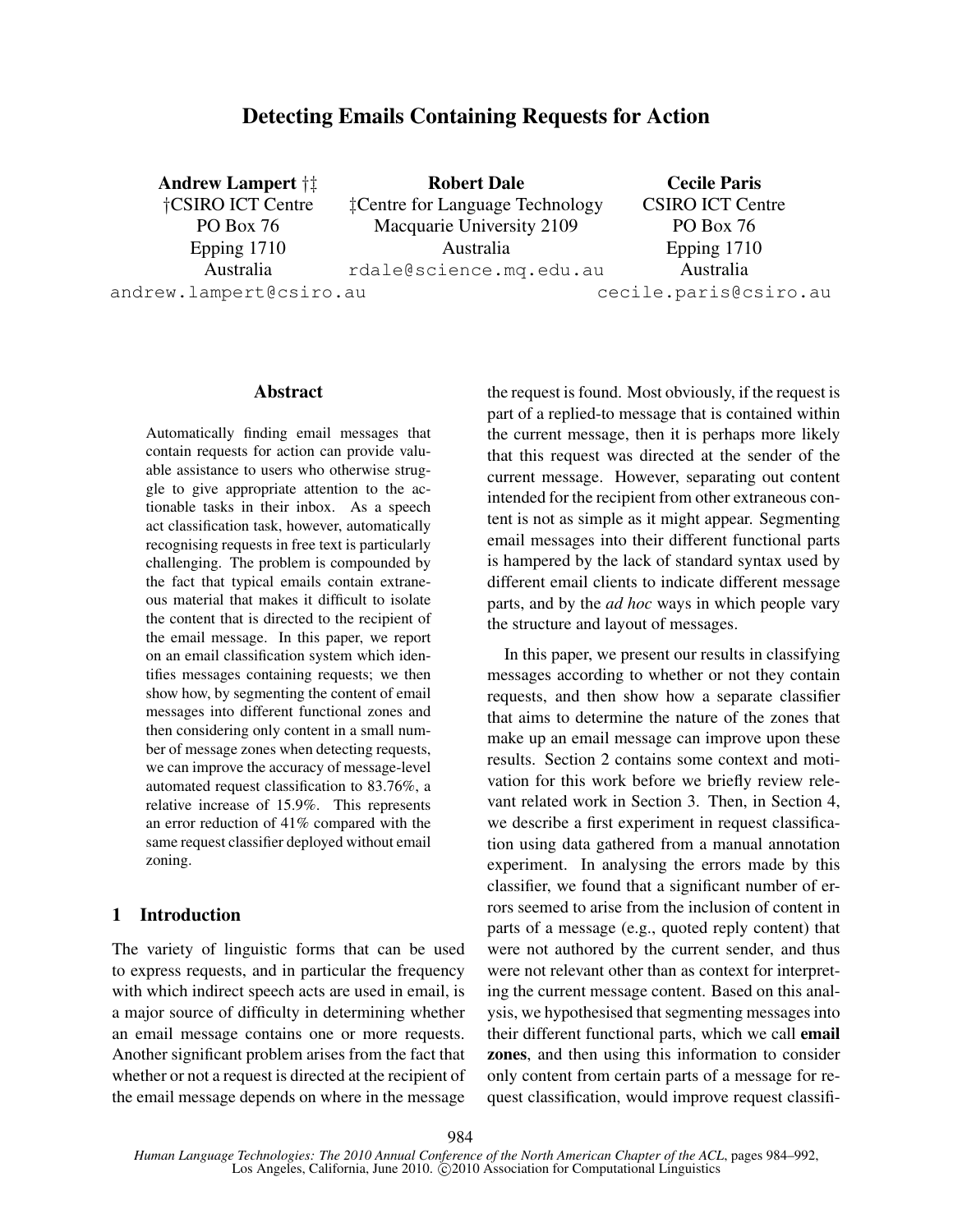cation performance.

To test this hypothesis, we developed an SVMbased automated email zone classifier configured with graphic, orthographic and lexical features; this is described in more detail in (Lampert et al., 2009). Section 5 describes how we improve request classification performance using this email zone classifier. Section 6 summarises the performance of our request classifiers, with and without automated email zoning, along with an analysis of the contribution of lexical features to request classification, discussion of request classification learning curves, and a detailed error analysis that explores the sources of request classification errors. Finally, in Section 7, we offer pointers to future work and some concluding remarks.

## 2 Background and Motivation

Previous research has established that users routinely use email for managing requests in the workplace — e.g., (Mackay, 1988; Ducheneaut and Bellotti, 2001). Such studies have highlighted how managing multiple ongoing tasks through email leads to information overload (Whittaker and Sidner, 1996; Bellotti et al., 2003), especially in the face of an ever-increasing volume of email. The result is that many users have difficulty giving appropriate attention to requests hidden in their email which require action or response. A particularly lucid summary of the requirements placed on email users comes from work by Murray (1991), whose ethnographic research into the use of electronic messaging at IBM highlighted that:

[Managers] would like to be able to track outstanding promises they have made, promises made to them, requests they've made that have not been met and requests made of them that they have not fulfilled.

This electronic exchange of requests and commitments has previously been identified as a fundamental basis of the way work is delegated and completed within organisations. Winograd and Flores were among the first to recognise and attempt to exploit this with their Coordinator system (Winograd and Flores, 1986). Their research into organisational communication concluded that "Organisations exist as networks of directives and commissives". It is on this basis that our research explores the use of requests (directive speech acts) and commitments (commissive speech acts) in email. In this paper, we focus on requests; feedback from users of the request and commitment classifier plug-in for Microsoft Outlook that we have under development suggests that, at least within the business context of our current users, requests are the more important of the two phenomena.

Our aim is to create tools that assist email users to identify and manage requests contained in incoming and outgoing email. We define a request as an utterance that places an obligation on an email recipient to schedule an action; perform (or not perform) an action; or to respond with some speech act. A simple example might be *Please call when you have a chance*. A more complicated request is *David will send you the latest version if there have been any updates*. If David (perhaps cc'ed) is a recipient of an email containing this second utterance, the utterance functions as a (conditional) request for him, even though it is addressed as a commitment to a third-party. In real-world email, requests are frequently expressed in such subtle ways, as we discuss in Section 4.

A distinction can be drawn between messagelevel identification—i.e., the task of determining *whether* an email message contains a request and utterance-level identification—i.e., determining precisely where and how the request is expressed. In this paper, we focus on the task of message-level identification, since utterance-level identification is a significantly more problematic task: it is often the case that, while we might agree that a message contains a request or commitment, it is much harder to determine the precise extent of the text that conveys this request (see (Lampert et al., 2008b) for a detailed discussion of some of the issues here).

# 3 Related Work

Our request classification work builds on influential ideas proposed by Winograd and Flores (1986) in taking a language/action perspective and identifying speech acts in email. While this differs from the approach of most currently-used email systems, which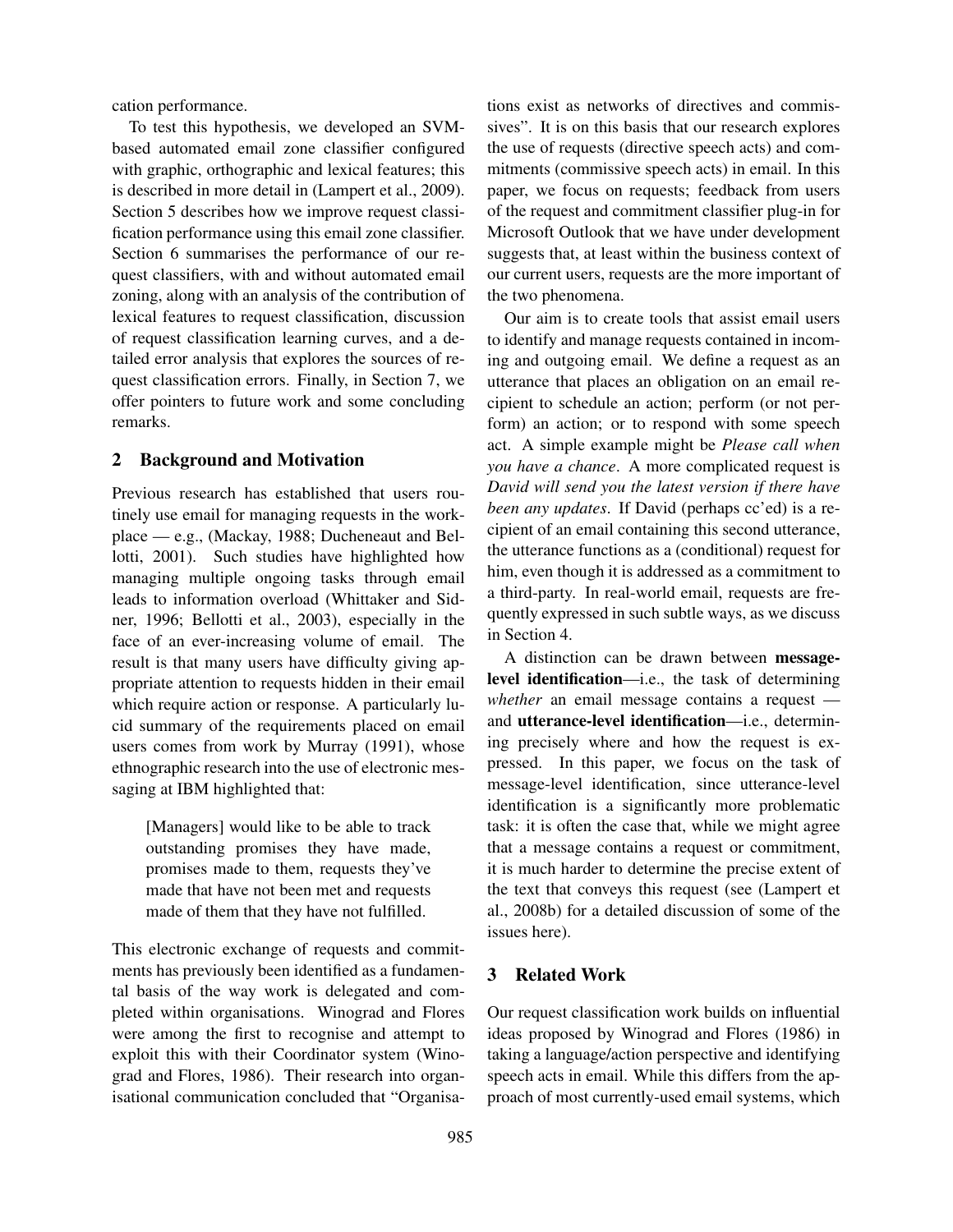routinely treat the content of email messages as homogeneous bags-of-words, there is a growing body of research applying ideas from Speech Act Theory (Austin, 1962; Searle, 1969) to analyse and enhance email communication.

Khosravi and Wilks (1999) were among the first to automate message-level request classification in email. They used cue-phrase based rules to classify three classes of requests: Request-Action, Request-Information and Request-Permission. Unfortunately, their approach was quite brittle, with the rules being very specific to the computer support domain from which their email data was drawn.

Cohen, Carvalho and Mitchell (2004) developed machine learning-based classifiers for a number of email speech acts. They performed manual email zoning, but didn't explore the contribution this made to the performance of their various speech act classifiers. For requests, they report peak F-measure of 0.69 against a majority class baseline accuracy of approximately 66%. Cohen, Carvalho and Mitchell found that unweighted bigrams were particularly useful features in their experiments, out-performing other features applied. They later applied a series of text normalisations and n-gram feature selection algorithms to improve performance (Carvalho and Cohen, 2006). We apply similar normalisations in our work. While difficult to compare due to the use of a different email corpus that may or may not exclude annotation disagreements, our request classifier performance exceeds that of the enhanced classifier reported in (Carvalho and Cohen, 2006).

Goldstein and Sabin (2006) have also worked on related email classification tasks. They use verb classes, along with a series of hand-crafted formand phrase-based features, for classifying what they term email genre, a task which overlaps significantly with email speech act classification. Their results are difficult to compare since they include a mix of form-based classifications like response with more intent-based classes such as request. For requests, the results are rather poor, with precision of only 0.43 on a small set of personal mail.

The SmartMail system (Corston-Oliver et al., 2004) is probably the most mature previous work on utterance-level request classification. SmartMail attempted to automatically extract and reformulate action items from email messages for the purpose of adding them to a user's to-do list. The system employed a series of deep linguistic features, including phrase structure and semantic features, along with word and part-of-speech n-gram features. The authors found that word  $n$ -grams were highly predictive for their classification task, and that there was little difference in performance when the more expensive deep linguistic features were added. Based on this insight, our own system does not employ deeper linguistic features. Unfortunately, the results reported reveal only the aggregate performance across all classes, which involves a mix of both form-based classes (such as signature content address lines and URL lines), and intent-based classes (such as requests and promises). It is thus very difficult to directly compare the results with our system. Additionally, the experiments were performed over a large corpus of messages that are not available for use by other researchers. In contrast, we use messages from the widely-available Enron email corpus (Klimt and Yang, 2004) for our own experiments.

While several of the above systems involve manual processes for removing particular parts of message bodies, none employ a comprehensive, automated approach to email zoning.

We focus on the combination of email zoning and request classification tasks and provide details of how email zoning improves request classification — a task not previously explored. To do so, we require an automated email zone classifier. We experimented with using the Jangada system (Carvalho and Cohen, 2004), but found similar shortcomings to those noted by Estival et al. (2007). In particular, Jangada did not accurately identify forwarded or reply content in email messages from the email Enron corpus that we use. We achieved much better performance with our own Zebra zone classifier (Lampert et al., 2009); it is this system that we use for email zoning throughout this paper.

# 4 Email Request Classification

Identifying requests requires interpretation of the intent that lies behind the language used. Given this, it is natural to approach the problem as one of speech act identification. In Speech Act Theory, speech acts are categories like assertion and request that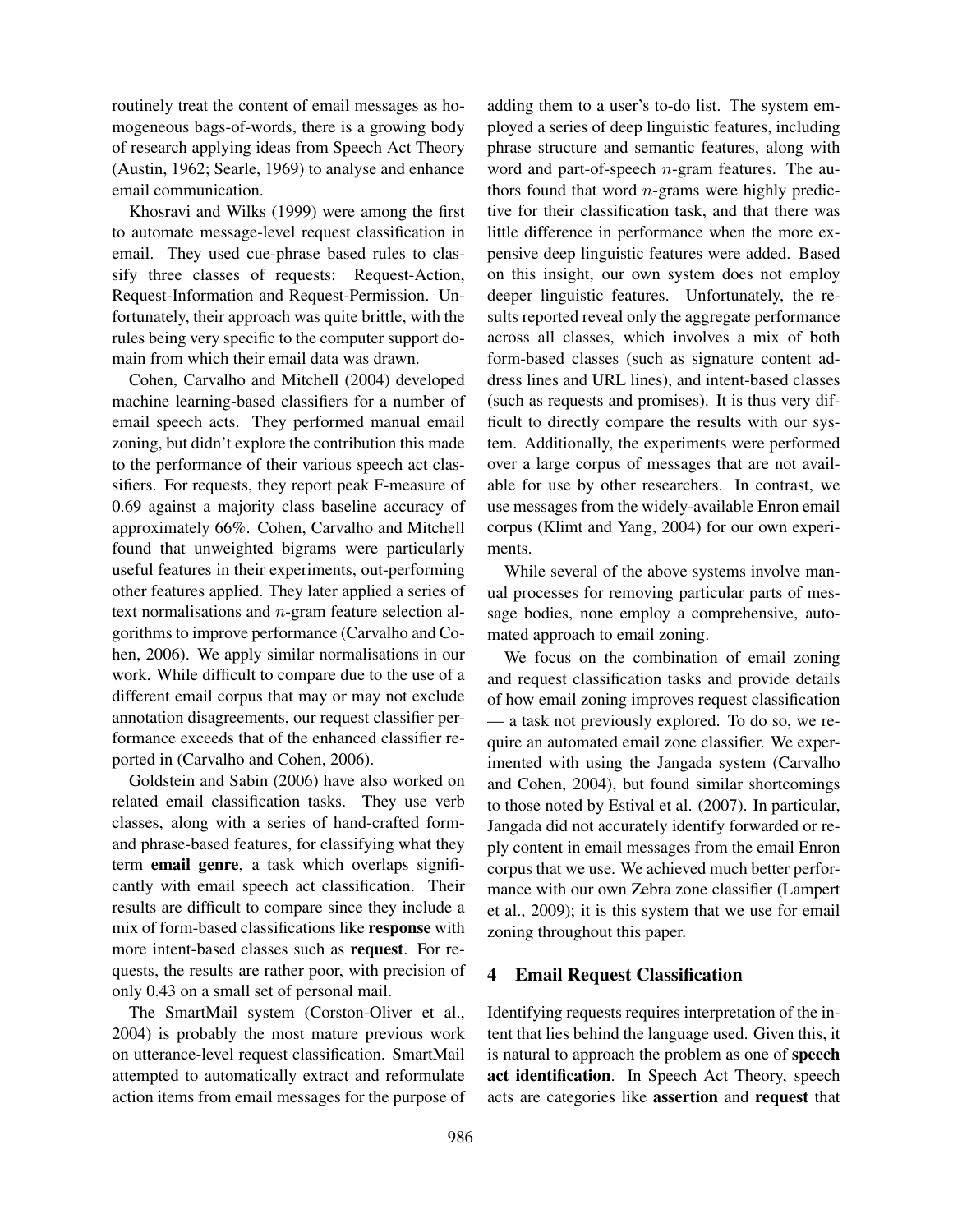capture the intentions underlying surface utterances, providing abstractions across the wide variety of different ways in which instances of those categories might be realised in linguistic form. In this paper we focus on the speech acts that represent requests, where people are placing obligations upon others via actionable content within email messages.

The task of building automated classifiers is difficult since the function of conveying a request does not neatly map to a particular set of language forms; requests often involve what are referred to as indirect speech acts. While investigating particular surface forms of language is relatively unproblematic, it is widely recognised that "investigating a collection of forms that represent, for example, a particular speech act leads to the problem of establishing which forms constitute that collection" (Archer et al., 2008). Email offers particular challenges as it has been shown to exhibit a higher frequency of indirect speech acts than other media (Hassell and Christensen, 1996). We approach the problem by gathering judgments from human annotators and using this data to train supervised machine learning algorithms.

Our request classifier works at the message-level, marking emails as requests if they contain one or more request utterances. As noted earlier, we define a request as an utterance from the email sender that places an obligation on a recipient to schedule an action (e.g., add to a calendar or task list), perform an action, or respond. Requests may be conditional or unconditional in terms of the obligation they impose on the recipient. Conditional requests require action only if a stated condition is satisfied. Previous annotation experiments have shown that conditional requests are an important phenomena and occur frequently in email (Scerri et al., 2008; Lampert et al., 2008a). Requests may also be phrased as either a direct or indirect speech act.

Although some linguists distinguish between speech acts that require a physical response and those that require a verbal or information response, e.g., (Sinclair and Coulthard, 1975), we follow Searle's approach and make no such distinction. We thus consider questions requiring an informational response to be requests, since they place an obligation on the recipient to answer.<sup>1</sup>

Additionally, there are some classes of request which have been the source of systematic human disagreement in our previous annotation experiments. One such class consists of requests for inaction. Requests for inaction, sometimes called prohibitives (Sadock and Zwicky, 1985), prohibit action or request negated action. An example is: *Please don't let anyone else use the computer in the office*. As they impose an obligation on the sender, we consider requests for inaction to be requests. Similarly, we consider that meeting announcements (e.g., *Today's Prebid Meeting will take place in EB32c2 at 3pm*) and requests to read, open or otherwise act on documents attached to email messages (e.g., *See attached*) are also requests.

Several complex classes of requests are particularly sensitive to the context for their interpretation. Reported requests are one such class. Some reported requests, such as *Paul asked if you could put together a summary of your accomplishments in an email*, clearly function as a request. Others do not impose an obligation on the recipient, e.g., *Sorry for the delay; Paul requested your prize to be sent out late December*. The surrounding context must be used to determine the intent of utterances like reported requests. Such distinctions are often difficult to automate.

Other complex requests include instructions. Sometimes instructions are of the kind that one might 'file for later use'. These tend to not be marked as requests. Other instructions, such as *Your user id and password have been set up. Please follow the steps below to access the new environment*, are intended to be executed more promptly. Temporal distance between receipt of the instruction and expected action is an important factor to distinguish between requests and non-requests. Another influencing property is the likelihood of the trigger event that would lead to execution of the described action. While the example instructions above are likely to be executed, instructions for how to handle suspected anthrax-infected mail are (for most people) unlikely to be actioned.

Further detail and discussion of these and other

 $<sup>1</sup>$ Note, however, that not all questions are requests. Rhetori-</sup> cal questions are perhaps the most obvious class of non-request questions.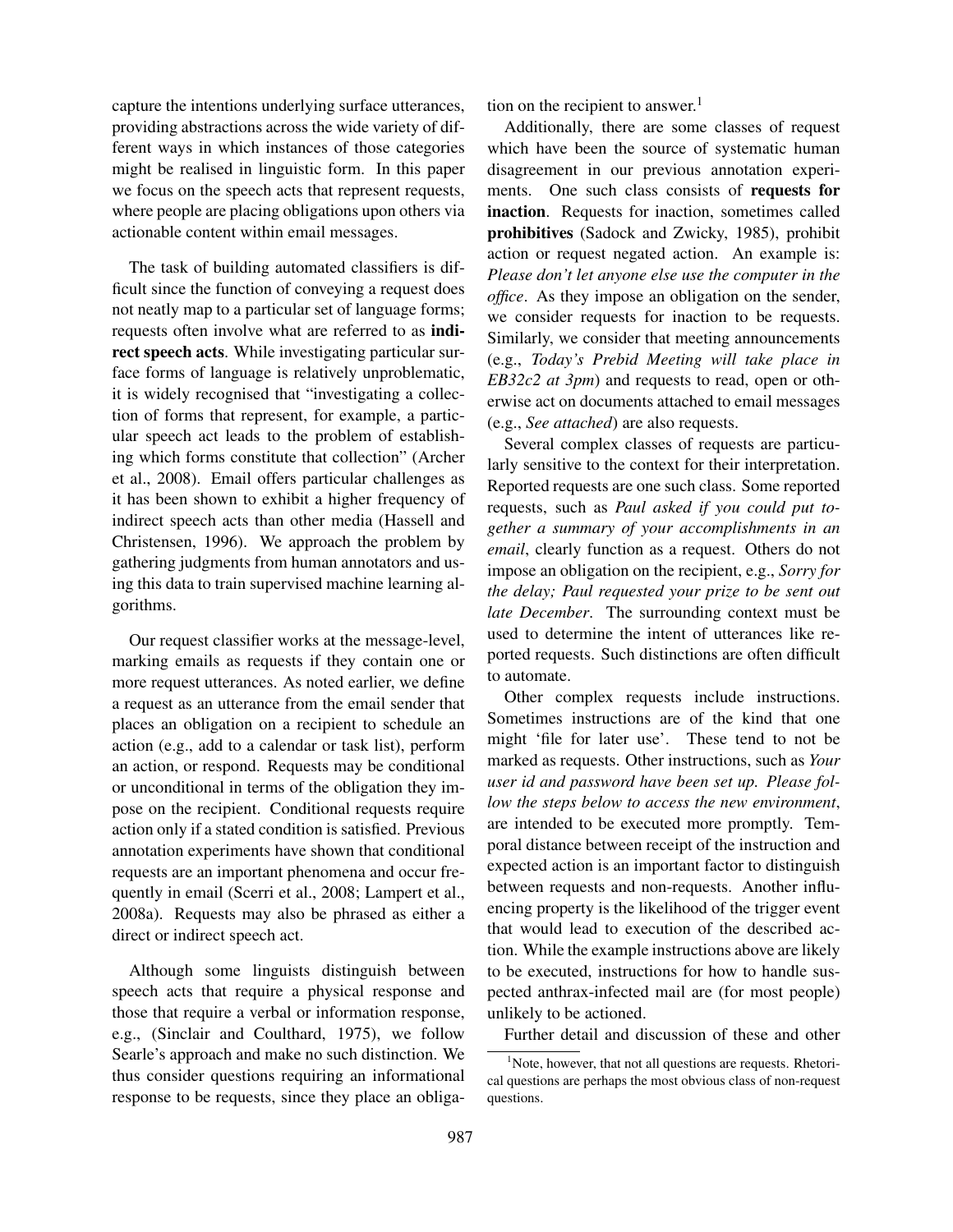challenges in defining and interpreting requests in email can be found in (Lampert et al., 2008b). In particular, that paper includes analysis of a series of complex edge cases that make even human agreement in identifying requests difficult to achieve.

## 4.1 An Email Request Classifier

Our request classifier is based around an SVM classifier, implemented using Weka (Witten and Frank, 2005). Given an email message as input, complete with header information, our binary request classifier predicts the presence or absence of request utterances within the message.

For training our request classifier, we use email from the database dump of the Enron email corpus released by Andrew Fiore and Jeff Heer.<sup>2</sup> This version of the corpus has been processed to remove duplicate messages and to normalise sender and recipient names, resulting in just over 250,000 email messages. No attachments are included.

Our request classifier training data is drawn from a collection of 664 messages that were selected at random from the Enron corpus. Each message was annotated by three annotators, with overall kappa agreement of 0.681. From the full dataset of 664 messages, we remove all messages where annotators disagreed for training and evaluating our request classifier, in order to mitigate the effects of annotation noise, as discussed in (Beigman and Klebanov, 2009). The unanimously agreed data set used for training consists of 505 email messages.

### 4.2 Request Classification Features

The features we use in our request classifier are:

- message length in characters and words;
- number and percentage of capitalised words;
- number of non alpha-numeric characters;
- whether the subject line contains markers of email replies or forwards (e.g. Re:, Fw:);
- the presence of sender or recipient names;
- the presence of sentences that begin with a modal verb (e.g., *might*, *may*, *should*, *would*);
- the presence of sentences that begin with a question word (e.g, *who*, *what*, *where*, *when*, *why*, *which*, *how*);
- whether the message contains any sentences that end with a question mark; and
- binary word unigram and word bigram features for  $n$ -grams that occur at least three times across the training set.

Before generating  $n$ -gram features, we normalise the message text as shown in Table 1, in a manner similar to Carvalho and Cohen (2006). We also add tokens marking the start and end of sentences, detected using a modified version of Scott Piao's sentence splitter (Piao et al., 2002), and tokens marking the start and end of the message.

| Symbol Used      | Pattern                                                |
|------------------|--------------------------------------------------------|
| numbers          | Any sequence of digits                                 |
| day              | Day names or abbreviations                             |
| pronoun-object   | Objective pronouns: me, her, him, us, them             |
| pronoun-subject  | Subjective pronouns: <i>I</i> , we, you, he, she, they |
| filetype         | .doc, .pdf, .ppt, .txt, .xls, .rtf                     |
| multi-dash       | 3 or more sequential '-' characters                    |
| multi-underscore | 3 or more sequential ' <sub>c</sub> ' characters       |
|                  |                                                        |

Table 1: Normalisation applied to  $n$ -gram features

Our initial request classifier achieves an accuracy of 72.28%. Table 2 shows accuracy, precision, recall and F-measure results, calculated using stratified 10 fold cross-validation, compared against a majority class baseline. Given the well-balanced nature of our training data (52.08% of messages contain a request), this is a reasonable basis for comparison.

|           | Majority Baseline |             | No Zoning Classifier |             |
|-----------|-------------------|-------------|----------------------|-------------|
|           | Request           | Non-Request | Request              | Non-Request |
| Accuracy  | 52.08%            |             | 72.28%               |             |
| Precision | 0.521             | 0.000       | 0.729                | 0.716       |
| Recall    | 1.000             | 0.000       | 0.745                | 0.698       |
| F-Measure | 0.685             | 0.000       | 0.737                | 0.707       |

Table 2: Request classifier results without email zoning

An error analysis of the predictions from our initial request classifier uncovered a series of classification errors that appeared to be due to request-like signals being picked up from parts of messages such as email signatures and quoted reply content. It seemed likely that our request classifier would benefit from an email zone classifier that could identify and ignore such message parts.

<sup>2</sup> http://bailando.sims.berkeley.edu/enron/enron.sql.gz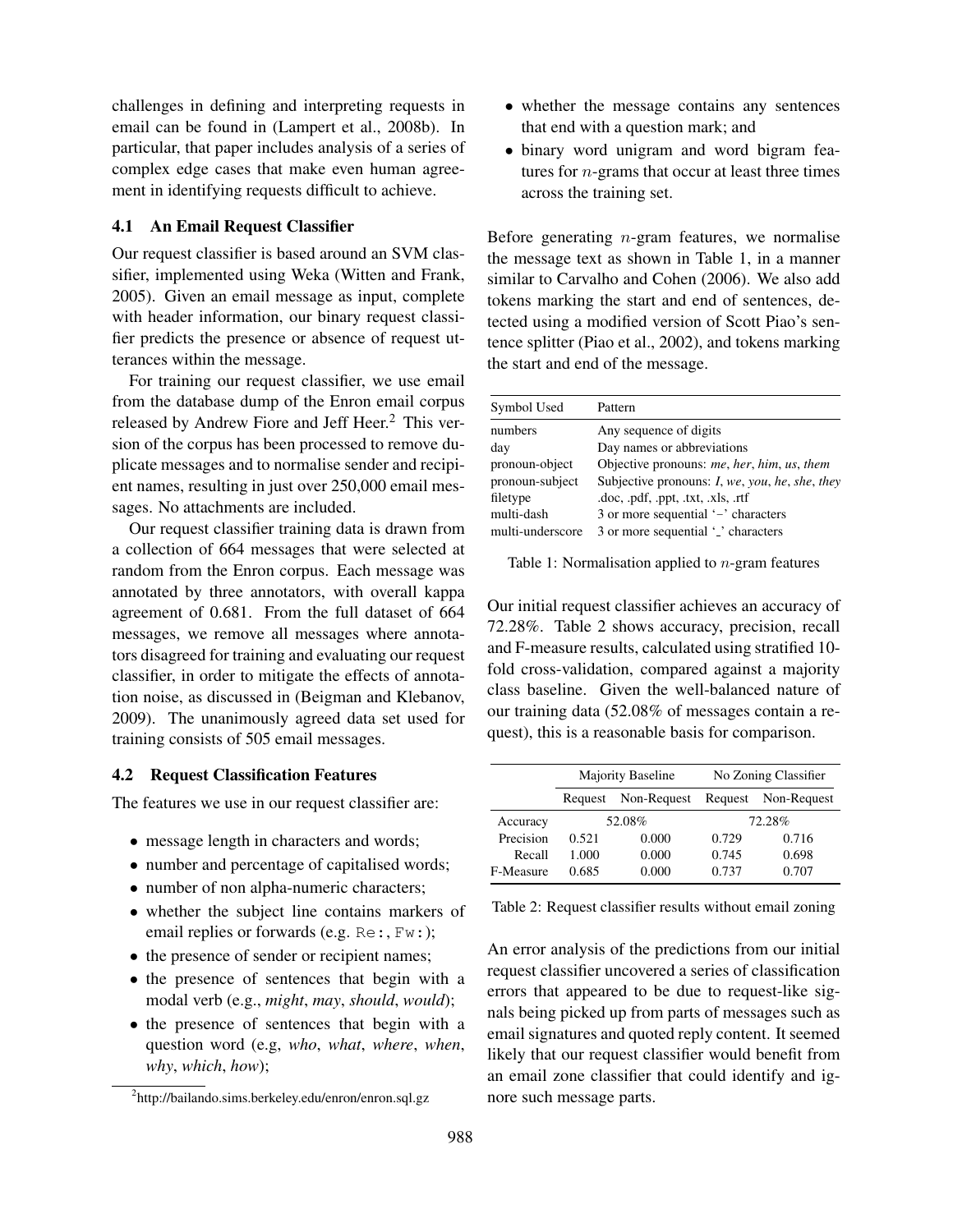# 5 Improving Request Classification with Email Zoning

Requests in email do not occur uniformly across the zones that make up the email message. There are specific zones of a message in which requests are likely to occur.

Unfortunately, accurate classification of email zones is difficult, hampered by the lack of standard syntax used by different email clients to indicate different message parts, and by the *ad hoc* ways in which people vary the structure and layout of their messages. For example, different email clients indicate quoted material in a variety of ways. Some prefix every line of the quoted message with a character such as ' $>$ ' or '|', while others indent the quoted content or insert the quoted message unmodified, prefixed by a message header. Sometimes the new content is above the quoted content (a style known as top-posting); in other cases, the new content may appear after the quoted content (bottom-posting) or interleaved with the quoted content (inline replying). Confounding the issue further is that users are able to configure their email client to suit their individual tastes, and can change both the syntax of quoting and their quoting style (top, bottom or inline replying) on a per message basis.

Despite the likelihood of some noise being introduced through mis-classification of email zones, our hypothesis was that even imperfect information about the functional parts of a message should improve the performance of our request classifier.

Based on this hypothesis, we integrated Zebra (Lampert et al., 2009), our SVM-based email zone classifier, to identify the different functional parts of email messages. Using features that capture graphic, orthographic and lexical information, Zebra classifies and segments the body text into nine different email zones: author content (written by the current sender), greetings, signoffs, quoted reply content, forwarded content, email signatures, advertising, disclaimers, and automated attachment references. Zebra has two modes of operation, classifying either message fragments — whitespace separated sets of contiguous lines — or individual lines. We configure Zebra for line-based zone classification, and use it to extract only lines classified as author, greeting and signoff text. We remove the content of all other zones before we evaluate features for request classification.

### 6 Results and Discussion

Classifying the zones in email messages and applying our request classifier to only relevant message parts significantly increases the performance of the request classifier. As noted above, without zoning, our request classifier achieves accuracy of 72.28% and a weighted F-measure (weighted between the F-measure for requests and non-requests based on the relative frequency of each class) of 0.723. Adding the zone classifier, we increase the accuracy to 83.76% and the weighted F-measure to 0.838. This corresponds to a relative increase in both accuracy and weighted F-measure of 15.9%, which in turn corresponds to an error reduction of more than 41%. Table 3 shows a comparison of the results of the non-zoning and zoning request classifiers, generated using stratified 10-fold crossvalidation. In a two-tailed paired t-test, run over ten iterations of stratified 10-fold cross-validation, the increase in accuracy, precision, recall and f-measure were all significant at  $p=0.01$ .

|           | No Zoning |             | With Zoning |             |
|-----------|-----------|-------------|-------------|-------------|
|           | Request   | Non-Request | Request     | Non-Request |
| Accuracy  |           | 72.28%      |             | $83.76\%*$  |
| Precision | 0.729     | 0.716       | $0.849*$    | $0.825*$    |
| Recall    | 0.745     | 0.698       | $0.837*$    | $0.839*$    |
| F-Measure | 0.737     | 0.707       | $0.843*$    | $0.832*$    |

Table 3: Request classifier results with and without email zoning (\* indicates a statistically significant difference at p=0.01)

### 6.1 Lexical Feature Contribution

As expected, lexical information is crucial to request classification. When we experimented with removing all lexical  $(n$ -gram) features, the non-zoning request classifier accuracy dropped to 57.62% and the zoning request classifier accuracy dropped to 61.78%. In contrast, when we apply *only* n-gram features, we achieve accuracy of 71.49% for the non-zoning classifier and 83.36% for the zoning classifier. Clearly, lexical information is critical for accurate request classification, regardless of whether email messages are zoned.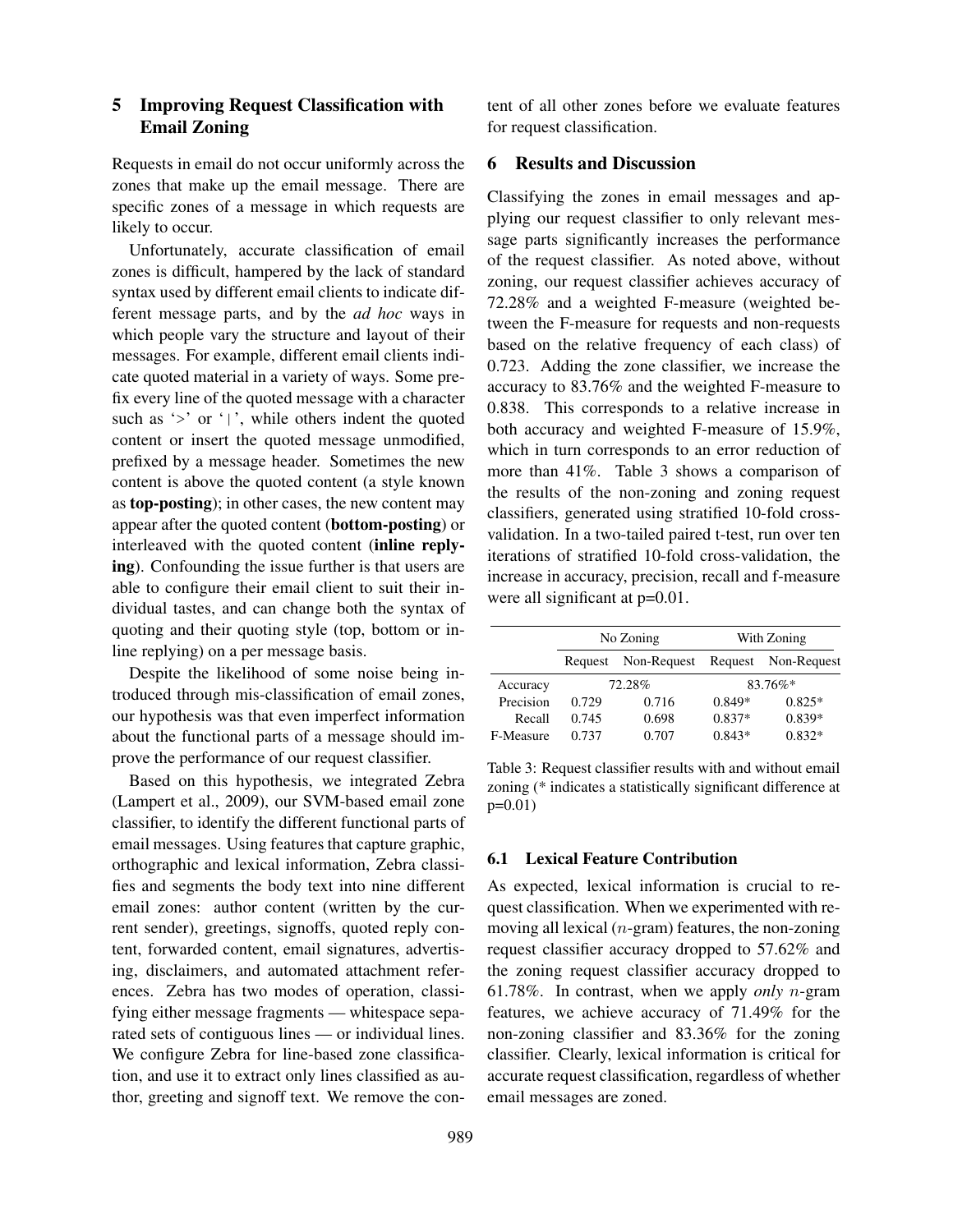Using Information Gain, we ranked the  $n$ -gram features in terms of their usefulness. Table 4 shows the top-10 unigrams and bigrams for our non-zoning request classifier. Using these top-10  $n$ -grams (plus our non-n-gram features), we achieve only  $66.34\%$ accuracy. These top-10  $n$ -grams do not seem to align well with linguistic intuitions, illustrating how the noise from irrelevant message parts hampers performance. In particular, there were several similar, apparently automated messages that were annotated (as non-requests) which appear to be the source of several of the top-10  $n$ -grams. This strongly suggests that without zoning, the classifier is not learning features from the training set at a useful level of generality.

| Word Unigrams          | Word Bigrams          |                       |  |
|------------------------|-----------------------|-----------------------|--|
|                        | Word 1                | Word 2                |  |
| <i>pronoun-object</i>  | let                   | <i>pronoun-object</i> |  |
| please                 | <i>pronoun-object</i> | know                  |  |
| iso                    | start-sentence        | no                    |  |
| <i>pronoun-subject</i> | start                 | date                  |  |
| hourahead              | hour                  |                       |  |
| attached               |                       | hourahead             |  |
| let                    | hourahead             | hour                  |  |
| westdesk               | start-sentence        | start                 |  |
| parsing                | westdesk              |                       |  |
|                        | <sub>iso</sub>        | final                 |  |

Table 4: Top 10 useful  $n$ -grams for our request classifier without zoning, ranked by Information Gain

In contrast, once we add the zoning classifier, the top-10 unigrams and bigrams appear to correspond much better with linguistic intuitions about the language of requests. These are shown in Table 5. Using these top-10 *n*-grams (plus our non-*n*-gram features), we achieve 80% accuracy. This suggests that, even with our relatively small amount of training data, the zone classifier helps the request classifier to extract fairly general  $n$ -gram features.

Interestingly, although lexical features are very important, the top three features ranked by Information Gain are non-lexical: message length in words, the number of non-alpha-numeric characters in the message and the number of capitalised words in the message.

| Word Unigrams          | Word Bigrams          |                        |  |
|------------------------|-----------------------|------------------------|--|
|                        | Word 1                | Word 2                 |  |
| please                 | ?                     | end-sentence           |  |
|                        | <i>pronoun-object</i> | know                   |  |
| <i>pronoun-object</i>  | 1et                   | <i>pronoun-object</i>  |  |
| if                     | start-sentence        | please                 |  |
| <i>pronoun-subject</i> | if                    | <i>pronoun-subject</i> |  |
| let                    | start-sentence        | thanks                 |  |
| tο                     | please                | let                    |  |
| know                   | pronoun-subject       | have                   |  |
| thanks                 | thanks                | сотта                  |  |
| do                     | start                 | date                   |  |

Table 5: Top 10 useful  $n$ -grams for our request classifier with zoning, ranked by Information Gain

#### 6.2 Learning Curves

Figure 1 shows a plot of accuracy, precision and recall versus the number of training instances used to build the request classifier. These results are calculated over zoned email bodies, using the average across ten iterations of stratified 10-fold cross-validation for each different sized set of training instances, implemented via the FilteredClassifier with the Resample filter in Weka. Given our pool of 505 agreed message annotations, we plot the recall and precision for training instance sets of size 50 to 505 messages.

There is a clear trend of increasing performance as the training set size grows. It seems reasonable to assume that more data should continue to facilitate better request classifier performance. To this end, we are annotating more data as part of our current and future work.

### 6.3 Error Analysis

To explore the errors made by our request classifier, we examined the output of our zoning request classifier using our full feature set, including all word n-grams.

Approximately 20% of errors relate to requests that are implicit, and thus more difficult to detect from surface features. Another 10% of errors are due to attempts to classify requests in inappropriate genres of email messages. In particular, both marketing messages and spam frequently include request-like, directive utterances which our annotators all agreed would not be useful to mark as re-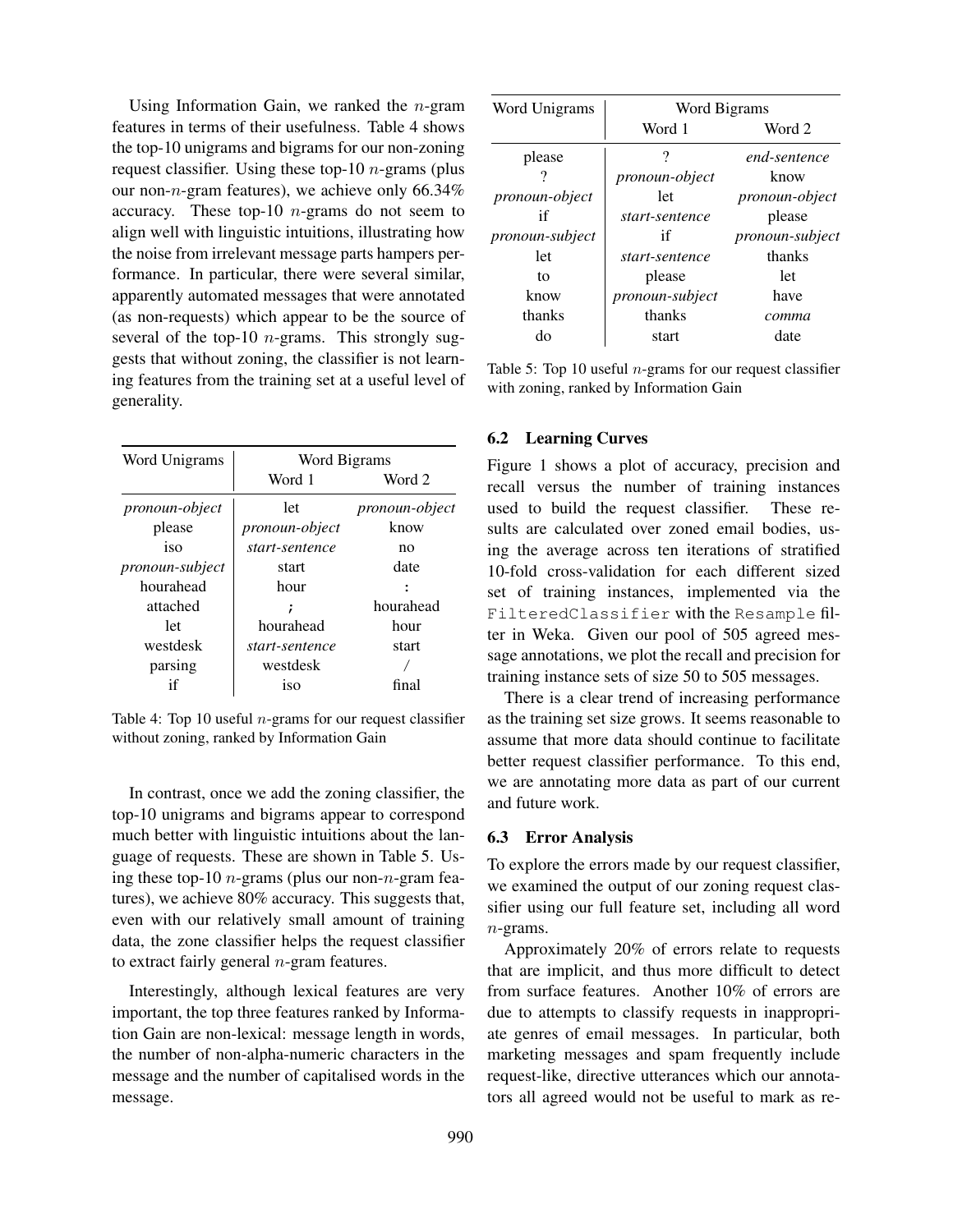

Figure 1: Learning curve showing recall, accuracy and precision versus the number of training instances

quests for an email user. Not unreasonably, our classifier is sometimes confused by the content of these messages, mistakenly marking requests where our annotators did not. We intend to resolve these classification errors by filtering out such messages before we apply the request classifier.

Another 5% of errors are due to request content occurring in zones that we ignore. The most common case is content in a forwarded zone. Sometimes email senders forward a message as a form of task delegation; because we ignore forwarded content, our request classifier misses such requests. We did experiment with including content from forwarded zones (in addition to the author, greeting and signoff zones), but found that this reduced the performance of our request classifier, presumably due to the additional noise from irrelevant content in other forwarded material. Forwarded messages are thus somewhat difficult to deal with. One possible approach would be to build sender-specific profiles that might allow us to deal with forwarded content (and potentially content from other zones) differently for different users, essentially learning to adapt to the different styles of different email users.

A further 5% of errors involve errors in the zone classifier, which leads to incorrect zone labels being applied to zone content that we would wish to include for our request classifier. Examples include author content being mistakenly identified as signature content. In such cases, we incorrectly remove relevant content from the body text that is passed to our request classifier. Improvements to the zone classifier would resolve these issues.

As part of our annotation task, we also asked coders to mark the presence of pleasantries. We define a pleasantry as an utterance that could be a request in some other context, but that does not function as a request in the context of use under consideration. Pleasantries are frequently formulaic, and do not place any significant obligation on the recipient to act or respond. Variations on the phrase *Let me know if you have any questions* are particularly common in email messages. The context of the entire email message needs to be considered to distinguish between when such an utterance functions as a request and when it should be marked as a pleasantry. Of the errors made by our request classifier, approximately 5% involve marking messages containing only pleasantries as containing a request.

The remaining errors are somewhat diverse. Close to 5% involve errors interpreting requests associated with attached files. The balance of almost 50% of errors involve a wide range of issues, from misspellings of key words such as *please* to a lack of punctuation cues such as question marks.

## 7 Conclusion

Request classification, like any form of automated speech act recognition, is a difficult task. Despite this inherent difficulty, the automatic request classifier we describe in this paper correctly labels requests at the message level in 83.76% of email messages from our annotated dataset. Unlike previous work that has attempted to automate the classification of requests in email, we zone the messages without manual intervention. This improves accuracy by 15.9% relative to the performance of the same request classifier without the assistance of an email zone classifier to focus on relevant message parts. Although some zone classification errors are made, error analysis reveals that only 5% of errors are due to zone misclassification of message parts. This suggests that, although zone classifier performance could be further improved, it is likely that focusing on improving the request classifier using the existing zone classifier performance will lead to greater performance gains.